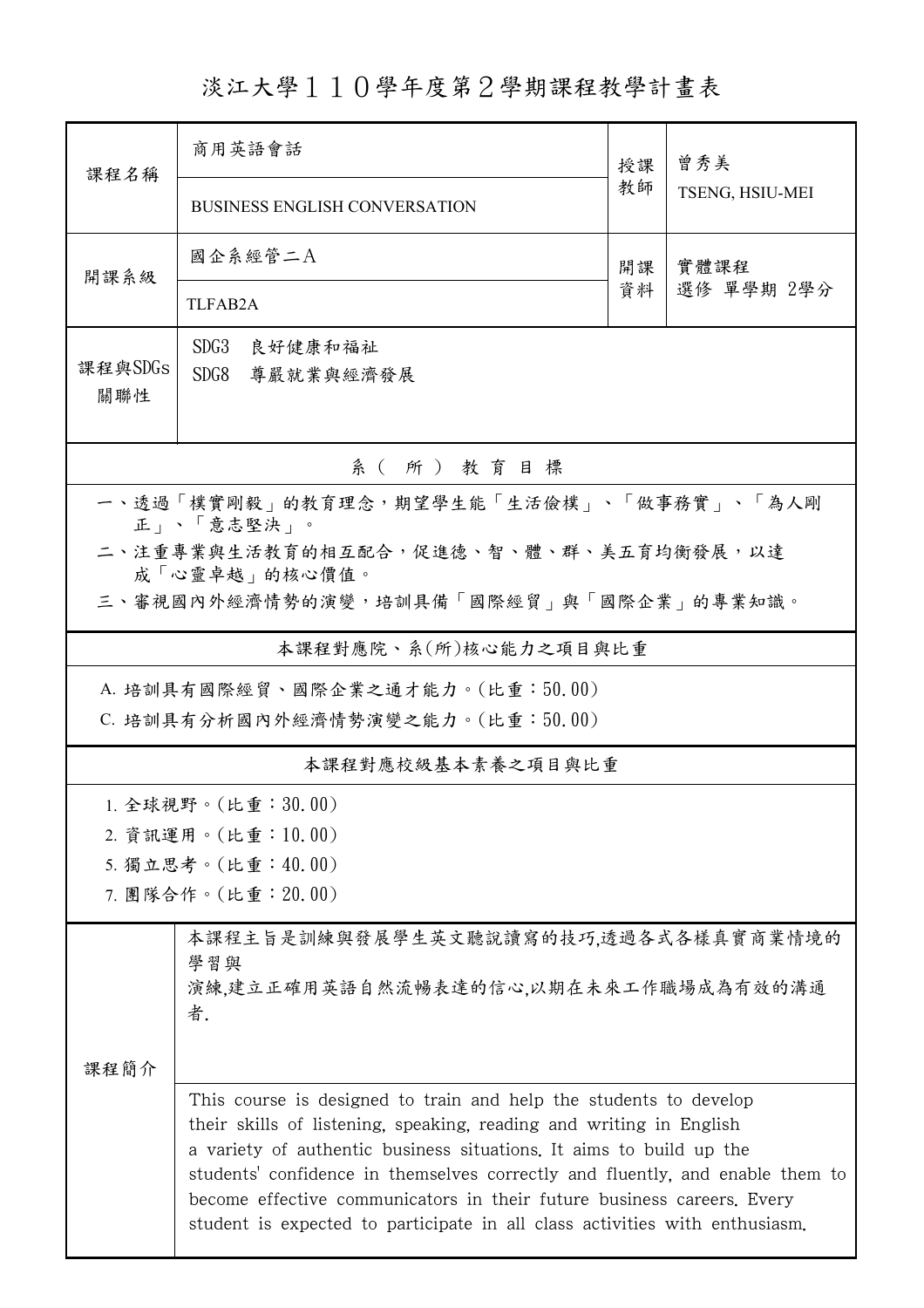## 本課程教學目標與認知、情意、技能目標之對應

將課程教學目標分別對應「認知(Cognitive)」、「情意(Affective)」與「技能(Psychomotor)」 的各目標類型。

一、認知(Cognitive):著重在該科目的事實、概念、程序、後設認知等各類知識之學習。

二、情意(Affective):著重在該科目的興趣、倫理、態度、信念、價值觀等之學習。

三、技能(Psychomotor):著重在該科目的肢體動作或技術操作之學習。

| 序<br>號       | 教學目標(中文)                                                                                      |                                                                               |            | 教學目標(英文)                                                                                                                                                                                                                                                                                                                                                                   |                      |  |  |  |
|--------------|-----------------------------------------------------------------------------------------------|-------------------------------------------------------------------------------|------------|----------------------------------------------------------------------------------------------------------------------------------------------------------------------------------------------------------------------------------------------------------------------------------------------------------------------------------------------------------------------------|----------------------|--|--|--|
| $\mathbf{1}$ | 本課程主旨是訓練與發展學生英文<br>聽說讀寫的技巧,透過各式各樣真實<br>商業情境的學習與演練,建立正確用<br>英語自然流暢表達的信心,以期在未<br>來工作職場成為有效的溝通者. |                                                                               |            | This course is designed to train and help the<br>students to develop their skills of listening, speaking,<br>reading and writing in English a variety of authentic<br>business situations. It aims to build up the students'<br>confidence in themselves correctly and fluently, and<br>enable them to become effective communicators in<br>their future business careers. |                      |  |  |  |
|              | 教學目標之目標類型、核心能力、基本素養教學方法與評量方式                                                                  |                                                                               |            |                                                                                                                                                                                                                                                                                                                                                                            |                      |  |  |  |
| 序號           | 目標類型                                                                                          | 院、系 $(\kappa)$  <br>核心能力                                                      | 校級<br>基本素養 | 教學方法                                                                                                                                                                                                                                                                                                                                                                       | 評量方式                 |  |  |  |
| $\mathbf{1}$ | 認知                                                                                            | AC                                                                            | 1257       | 講述、討論、模擬                                                                                                                                                                                                                                                                                                                                                                   | 測驗、作業、討論(含<br>課堂、線上) |  |  |  |
|              |                                                                                               |                                                                               |            | 授課進度表                                                                                                                                                                                                                                                                                                                                                                      |                      |  |  |  |
| 週<br>坛       | 日期起訖                                                                                          | 內 容 (Subject/Topics)<br>備註                                                    |            |                                                                                                                                                                                                                                                                                                                                                                            |                      |  |  |  |
|              | $111/02/21$ ~<br>111/02/25                                                                    | Course introduction; Getting your message across<br>(Unit 5)                  |            |                                                                                                                                                                                                                                                                                                                                                                            |                      |  |  |  |
| 2            | $111/02/28$ ~<br>111/03/04                                                                    | Getting your message across (Unit 5)                                          |            |                                                                                                                                                                                                                                                                                                                                                                            |                      |  |  |  |
| 3            | $111/03/07$ ~<br>111/03/11                                                                    | Getting your message across (Unit 5)                                          |            |                                                                                                                                                                                                                                                                                                                                                                            |                      |  |  |  |
| 4            | $111/03/14$ ~<br>111/03/18                                                                    | Getting your message across (Unit 5); Meetings and<br>discussions (Unit $6$ ) |            |                                                                                                                                                                                                                                                                                                                                                                            |                      |  |  |  |
|              | $111/03/21$ ~<br>111/03/25                                                                    | Meetings and discussions (Unit 6)                                             |            |                                                                                                                                                                                                                                                                                                                                                                            |                      |  |  |  |
| 6            | $111/03/28$ ~<br>111/04/01                                                                    | Meetings and discussions (Unit 6)                                             |            |                                                                                                                                                                                                                                                                                                                                                                            |                      |  |  |  |
|              | $111/04/04$ ~<br>111/04/08                                                                    | HOLIDAY                                                                       |            |                                                                                                                                                                                                                                                                                                                                                                            |                      |  |  |  |
|              | $111/04/11$ ~<br>111/04/15                                                                    | Meetings and discussions (Unit 6)                                             |            |                                                                                                                                                                                                                                                                                                                                                                            |                      |  |  |  |
| 9            | $111/04/18$ ~<br>111/04/22                                                                    | The world of work (Unit 8)                                                    |            |                                                                                                                                                                                                                                                                                                                                                                            |                      |  |  |  |
| 10           | $111/04/25$ ~<br>111/04/29                                                                    | 期中考試週                                                                         |            |                                                                                                                                                                                                                                                                                                                                                                            |                      |  |  |  |
| 11           | $111/05/02$ ~<br>111/05/06                                                                    | The world of work (Unit 8)                                                    |            |                                                                                                                                                                                                                                                                                                                                                                            |                      |  |  |  |
| 12           | $111/05/09$ ~<br>111/05/13                                                                    | The world of work (Unit 8)                                                    |            |                                                                                                                                                                                                                                                                                                                                                                            |                      |  |  |  |